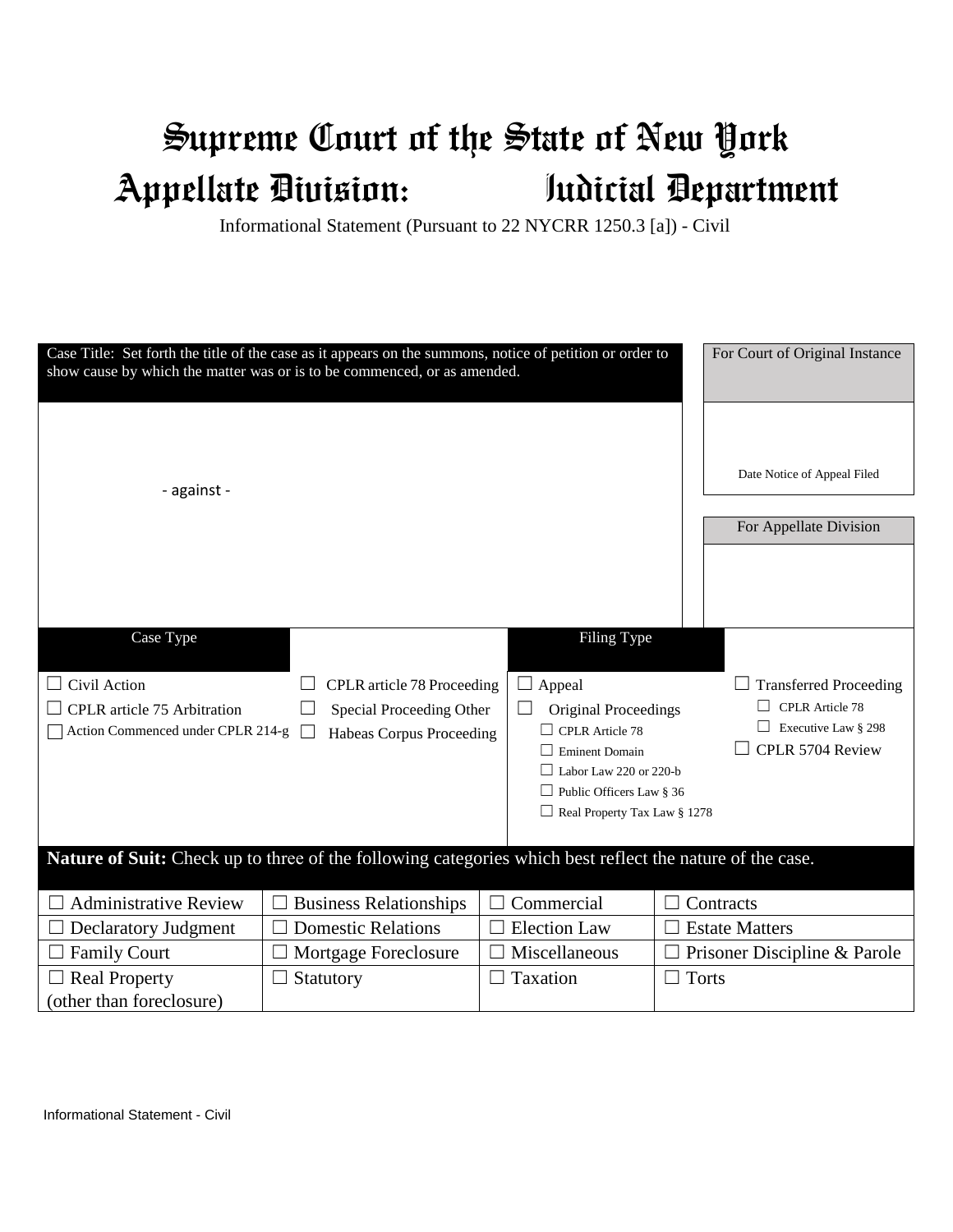|                                                                                                                              | Appeal                                                                   |                                                         |                                                       |  |  |
|------------------------------------------------------------------------------------------------------------------------------|--------------------------------------------------------------------------|---------------------------------------------------------|-------------------------------------------------------|--|--|
| Paper Appealed From (Check one only):                                                                                        |                                                                          | If an appeal has been taken from more than one order or |                                                       |  |  |
|                                                                                                                              |                                                                          | judgment by the filing of this notice of appeal, please |                                                       |  |  |
|                                                                                                                              |                                                                          |                                                         | indicate the below information for each such order or |  |  |
|                                                                                                                              |                                                                          |                                                         | judgment appealed from on a separate sheet of paper.  |  |  |
| $\Box$ Amended Decree                                                                                                        | Determination                                                            | $\Box$ Order                                            | Resettled Order                                       |  |  |
| $\Box$ Amended Judgement                                                                                                     | $\Box$ Finding                                                           | $\Box$ Order & Judgment                                 | $\Box$ Ruling                                         |  |  |
| $\Box$ Amended Order                                                                                                         | $\Box$ Interlocutory Decree                                              | $\Box$ Partial Decree                                   | $\Box$ Other (specify):                               |  |  |
| $\Box$ Decision                                                                                                              | $\Box$ Interlocutory Judgment                                            | $\Box$ Resettled Decree                                 |                                                       |  |  |
| $\Box$ Decree                                                                                                                | $\Box$ Judgment                                                          | $\Box$ Resettled Judgment                               |                                                       |  |  |
| Court:<br><b>Choose Court</b>                                                                                                |                                                                          | <b>Choose County</b><br>County:                         |                                                       |  |  |
| Dated:                                                                                                                       |                                                                          | Entered:                                                |                                                       |  |  |
| Judge (name in full):                                                                                                        |                                                                          | Index No.:                                              |                                                       |  |  |
| $\Box$ Interlocutory $\Box$ Final $\Box$<br>Stage:                                                                           | Post-Final                                                               | Trial: $\Box$ Yes $\Box$ No                             | If Yes: $\Box$ Jury $\Box$<br>Non-Jury                |  |  |
|                                                                                                                              | Prior Unperfected Appeal and Related Case Information                    |                                                         |                                                       |  |  |
|                                                                                                                              |                                                                          |                                                         |                                                       |  |  |
| Are any appeals arising in the same action or proceeding currently pending in the court?                                     |                                                                          |                                                         | $\Box$ Yes $\Box$ No                                  |  |  |
| If Yes, please set forth the Appellate Division Case Number assigned to each such appeal.                                    |                                                                          |                                                         |                                                       |  |  |
|                                                                                                                              |                                                                          |                                                         |                                                       |  |  |
| Where appropriate, indicate whether there is any related action or proceeding now in any court of this or any other          |                                                                          |                                                         |                                                       |  |  |
| jurisdiction, and if so, the status of the case:                                                                             |                                                                          |                                                         |                                                       |  |  |
|                                                                                                                              |                                                                          |                                                         |                                                       |  |  |
|                                                                                                                              |                                                                          |                                                         |                                                       |  |  |
|                                                                                                                              | <b>Original Proceeding</b>                                               |                                                         |                                                       |  |  |
|                                                                                                                              |                                                                          |                                                         |                                                       |  |  |
| Commenced by: $\Box$ Order to Show Cause $\Box$ Notice of Petition $\Box$ Writ of Habeas Corpus                              |                                                                          |                                                         | Date Filed:                                           |  |  |
| Statute authorizing commencement of proceeding in the Appellate Division:                                                    |                                                                          |                                                         |                                                       |  |  |
|                                                                                                                              |                                                                          |                                                         |                                                       |  |  |
|                                                                                                                              | Proceeding Transferred Pursuant to CPLR 7804(g)                          |                                                         |                                                       |  |  |
| <b>Choose Court</b><br>Court:                                                                                                |                                                                          | County:                                                 | <b>Choose County</b>                                  |  |  |
| Judge (name in full):                                                                                                        |                                                                          | Order of Transfer Date:                                 |                                                       |  |  |
| CPLR 5704 Review of Ex Parte Order:                                                                                          |                                                                          |                                                         |                                                       |  |  |
| Court:<br><b>Choose Court</b>                                                                                                |                                                                          | County:                                                 | <b>Choose Countv</b>                                  |  |  |
| Judge (name in full):                                                                                                        |                                                                          | Dated:                                                  |                                                       |  |  |
|                                                                                                                              | Description of Appeal, Proceeding or Application and Statement of Issues |                                                         |                                                       |  |  |
|                                                                                                                              |                                                                          |                                                         |                                                       |  |  |
| Description: If an appeal, briefly describe the paper appealed from. If the appeal is from an order, specify the relief      |                                                                          |                                                         |                                                       |  |  |
| requested and whether the motion was granted or denied. If an original proceeding commenced in this court or transferred     |                                                                          |                                                         |                                                       |  |  |
| pursuant to CPLR 7804(g), briefly describe the object of proceeding. If an application under CPLR 5704, briefly describe the |                                                                          |                                                         |                                                       |  |  |
| nature of the ex parte order to be reviewed.                                                                                 |                                                                          |                                                         |                                                       |  |  |
|                                                                                                                              |                                                                          |                                                         |                                                       |  |  |
|                                                                                                                              |                                                                          |                                                         |                                                       |  |  |
|                                                                                                                              |                                                                          |                                                         |                                                       |  |  |
|                                                                                                                              |                                                                          |                                                         |                                                       |  |  |
| Informational Statement - Civil                                                                                              |                                                                          |                                                         |                                                       |  |  |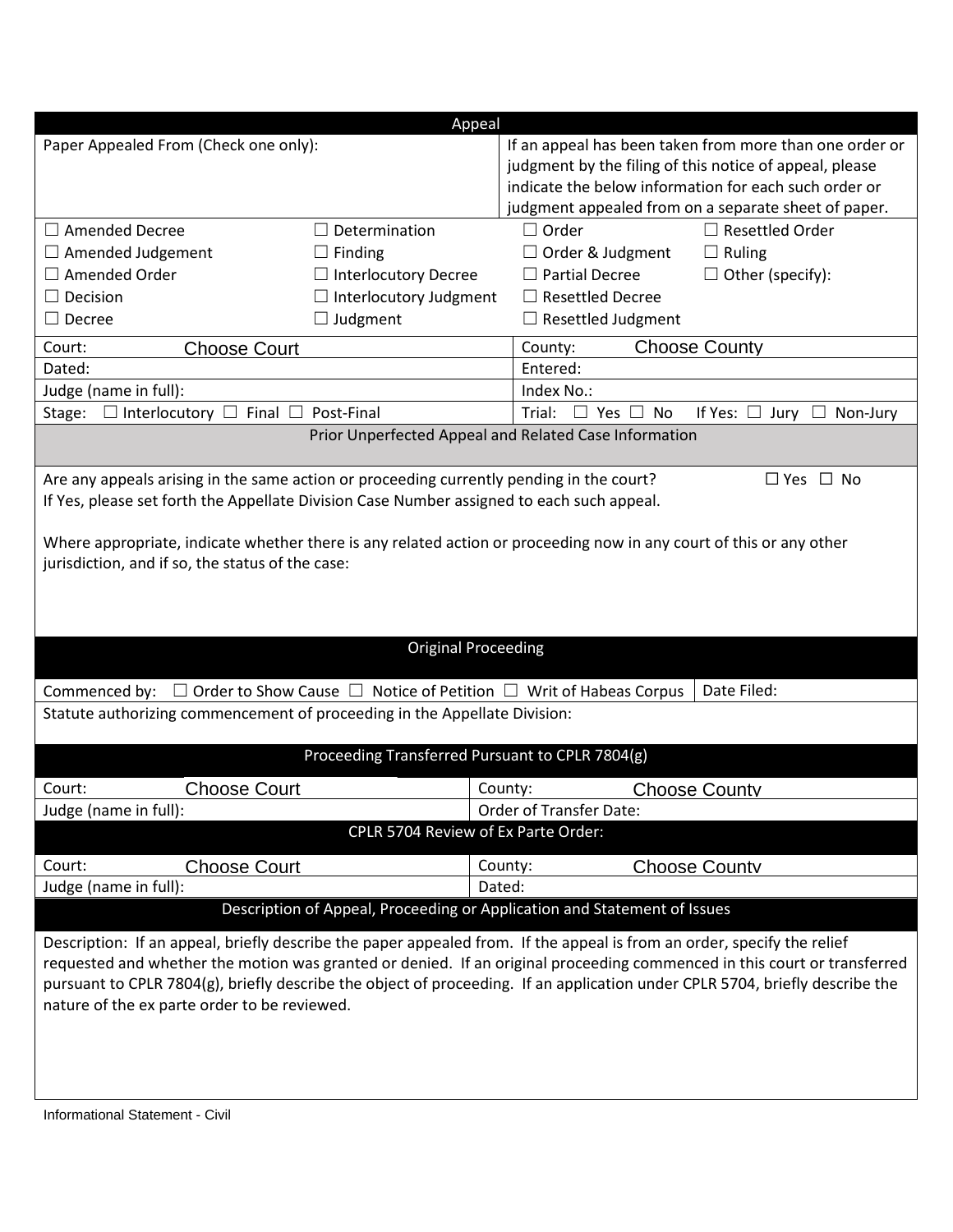Issues: Specify the issues proposed to be raised on the appeal, proceeding, or application for CPLR 5704 review, the grounds for reversal, or modification to be advanced and the specific relief sought on appeal.

## **Party Information**

 appeal, indicate the status of the party in the court of original instance and his, her, or its status in this court, if any. If this Instructions: Fill in the name of each party to the action or proceeding, one name per line. If this form is to be filed for an form is to be filed for a proceeding commenced in this court, fill in only the party's name and his, her, or its status in this court.

| No.                     | Party Name | <b>Original Status</b> | <b>Appellate Division Status</b> |
|-------------------------|------------|------------------------|----------------------------------|
| $\mathbf 1$             |            |                        |                                  |
| $\overline{2}$          |            |                        |                                  |
| 3                       |            |                        |                                  |
| $\overline{\mathbf{4}}$ |            |                        |                                  |
| 5                       |            |                        |                                  |
| $\boldsymbol{6}$        |            |                        |                                  |
| 7                       |            |                        |                                  |
| $\,8\,$                 |            |                        |                                  |
| $\boldsymbol{9}$        |            |                        |                                  |
| $10\,$                  |            |                        |                                  |
| 11                      |            |                        |                                  |
| 12                      |            |                        |                                  |
| 13                      |            |                        |                                  |
| 14                      |            |                        |                                  |
| 15                      |            |                        |                                  |
| 16                      |            |                        |                                  |
| 17                      |            |                        |                                  |
| 18                      |            |                        |                                  |
| 19                      |            |                        |                                  |
| 20                      |            |                        |                                  |